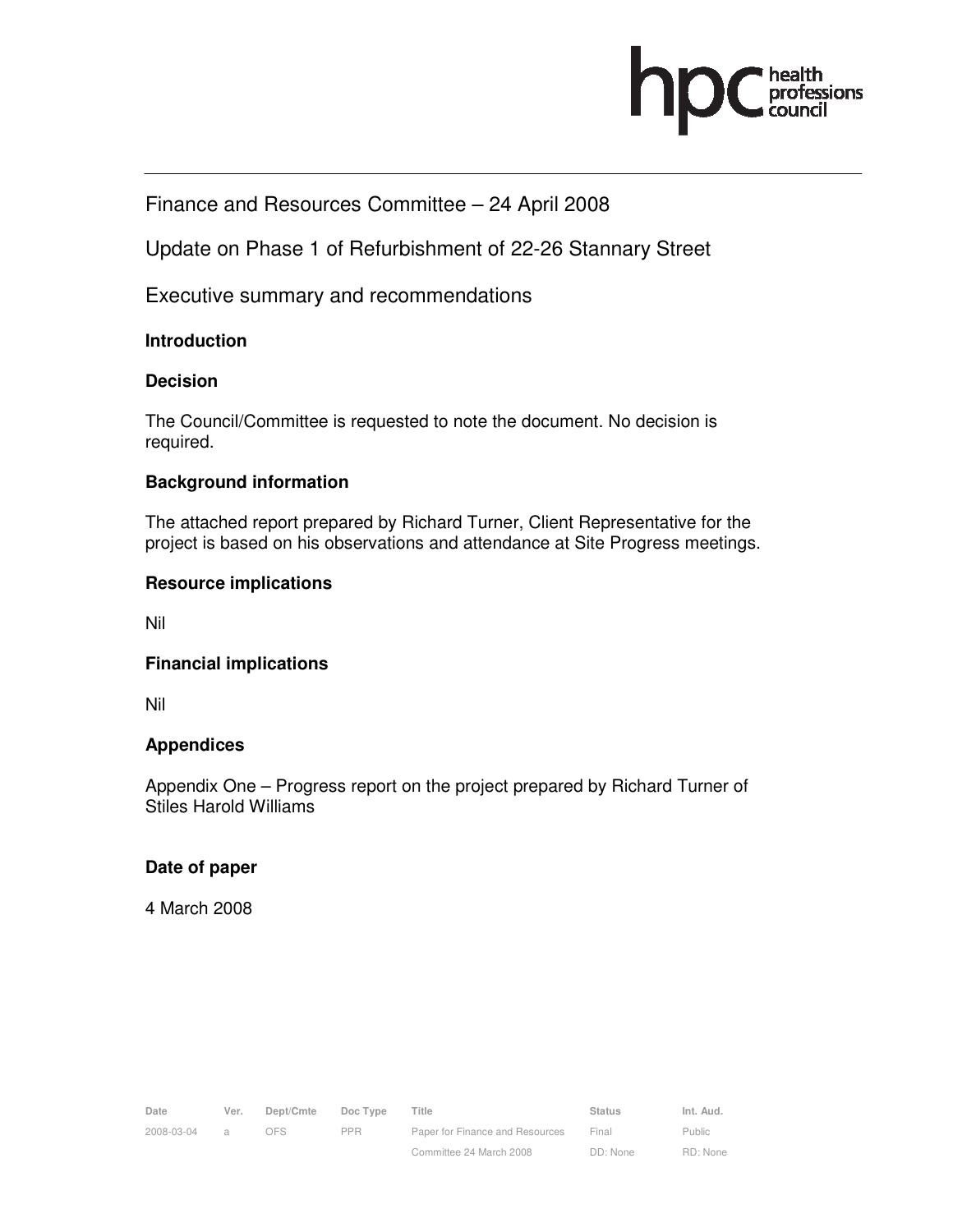**REPORT** 

**On** 

 **22 – 26 STANNARY STREET LONDON SE11** 

**For and on behalf of** 

**THE HEALTH PROFESSIONS COUNCIL** 

**Issue Date: 10<sup>th</sup> April 2008** 

**RJT/rme/CN06080015 STILES HAROLD WILLIAMS BUILDING CONSULTANCY CROYDON SURREY CR0 1BY**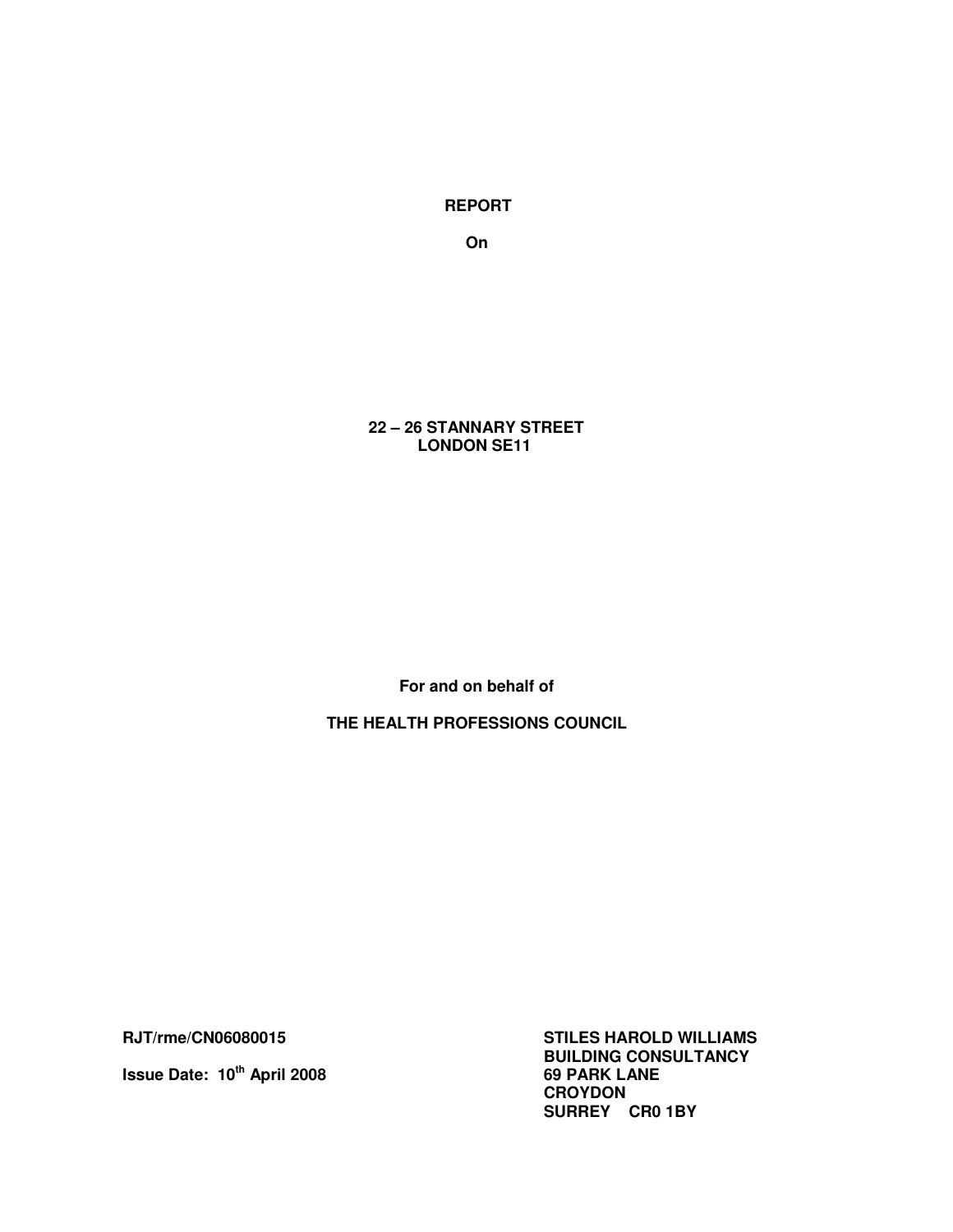| <b>CONTENTS</b>                               | Page No      |
|-----------------------------------------------|--------------|
| 1.0 Financial Status                          | $1 - 2$      |
| 2.0 Specification                             | $\mathbf{2}$ |
| 3.0 Quality                                   | $\mathbf 2$  |
| 4.0 Programme                                 | $2 - 3$      |
| <b>5.0 Statutory Approvals</b>                | 3            |
| 5.1 Town Planning<br>5.2 Building Regulations | 3<br>3       |
| 6.0 Health & Safety                           | $\mathbf 3$  |
| 7.0 Adjoining Owners                          | 4            |
| 8.0 Summary                                   | 4            |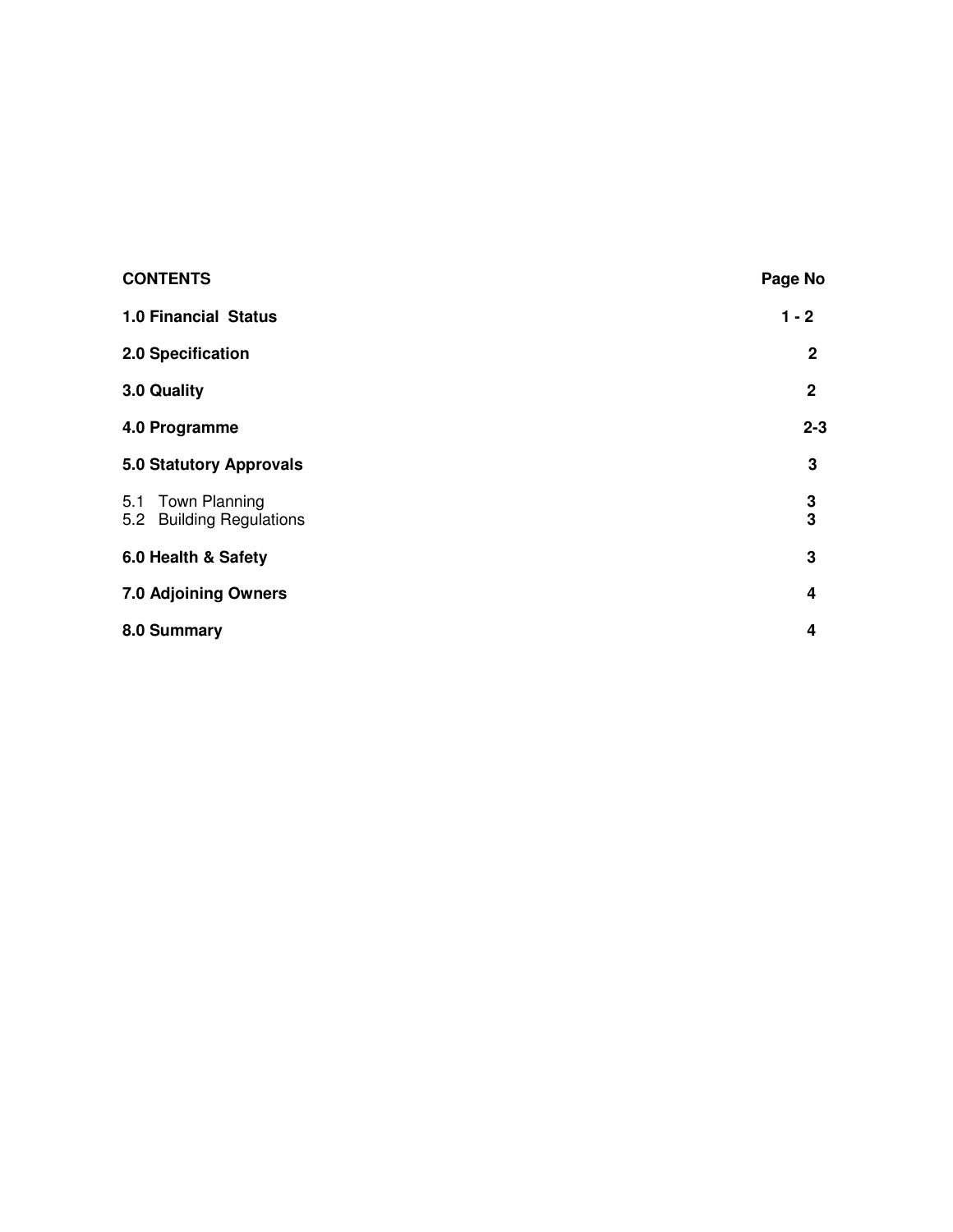#### **REPORT NO. 5**

## **22 – 26 STANNARY STREET, LONDON SE11**

**APRIL 2008** 

### **1.0 FINANCIAL STATUS**

- 1.1 The project is for a contract sum with CFC Group Ltd of £1,240,000.00 plus VAT.
- 1.2 The current valuation dated 18<sup>th</sup> March 2008 is summarised as follows:

| Valuation № 8           | £134.700.00 |
|-------------------------|-------------|
| Less previous Valuation | £623,850.00 |
| (on £769,000)           | £758,550.00 |
| Less retention $@$ 5%   | £38,450.00  |
| Gross Valuation         | £797,000.00 |

- 1.3. The current valuation includes an on account without prejudice payment of £28,000 for the prolongation in connection with the extension of time to the 17th March 2008.
- 1.4. No updated information is presently available on the cost of variations. As previously reported this currently stands at £138,482 (as at  $20<sup>th</sup>$  February 2008) and is currently contained within the contract contingency (£236,075.00). Significant variations (in excess of £2,500.00) are:

|           | Change to glass balustrade to staircase               | £8,291.00  |
|-----------|-------------------------------------------------------|------------|
| $\bullet$ | Alterations to dustbin room                           | £8,000.00  |
| $\bullet$ | Alterations to coffee points                          | £5,000.00  |
| $\bullet$ | Raising side roof parapet wall                        | £4,359.00  |
|           | Temporary fire stopping                               | £3,300.00  |
|           | Alterations to 1 <sup>st</sup> floor ceiling bulkhead | £3,000.00  |
| $\bullet$ | Revised roof light detail                             | £3,000.00  |
| $\bullet$ | Slate plinths to Stannary Street elevation            | £4,500.00  |
| $\bullet$ | Revisions to 1 <sup>st</sup> floor terrace screening  | £3,400.00  |
|           | Provision of Building Management System               |            |
|           | (BMS)                                                 | £36.647.00 |

1.5. There have been no further extensions of time granted by the architect to the contractor and these remain as:

Delay to ground work  $-5$  days

Delay to utilities and stair balustrade  $-6$  weeks and 3 days

Late drainage connections, delayed installation of electricity meter and design changes/architects instructions - 3 weeks and 3 days.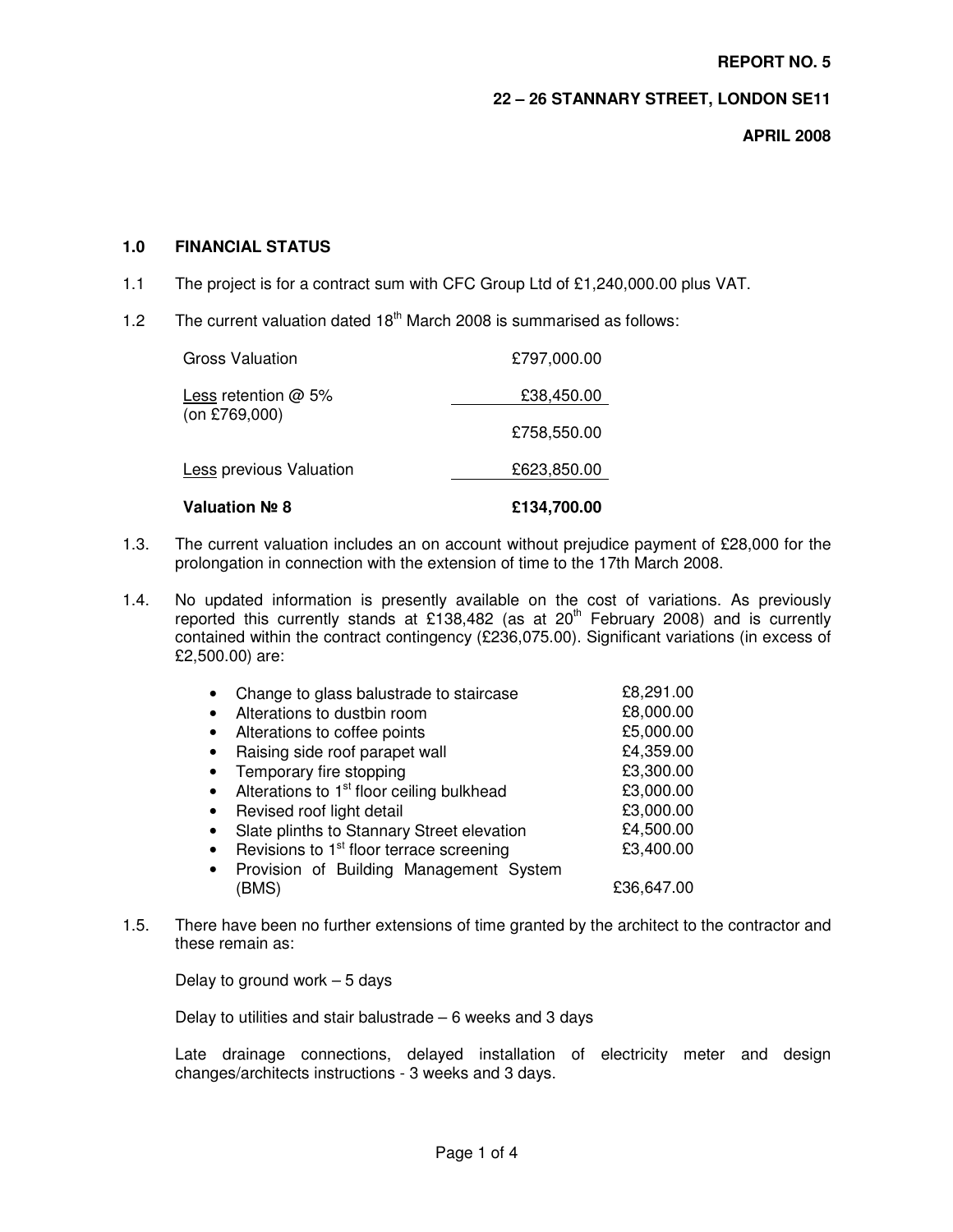## **22 – 26 STANNARY STREET, LONDON SE11**

**APRIL 2008** 

The contractor had originally applied for 2 weeks, 10 weeks and 5 weeks respectively.

- 1.6. As the contract has been delayed beyond the current extension date granted, the contractor may be subject to the application of damages under the contract which are levied at £7,500 per week (not £5,000 as previously reported) and has been advised accordingly.
- 1.7. The quantity surveyors have indicated on the evidence of the currently available information that it is realistic to expect that the final cost of the project is likely to be within the approved budget. This is subject to ongoing discussions between the contractor and quantity surveyors.

#### **2.0 SPECIFICATION**

2.1 Contract instructions have been issued Nos  $1 - 45$ . As previously reported the most significant change has been the introduction of the Building Management System. Works to the to the 20 Stannary Street façade have been omitted from the contract.

## **3.0 QUALITY**

3.1 From our cursory inspections and discussions with the architect there are no significant quality issues and despite both time and physical constraints the contractor continues to achieve required standards.

#### **4.0 PROGRAMME**

- 4.1 The programme is for a contract period of 22 weeks duration which commenced on the  $23<sup>rd</sup>$ July 2007.
- 4.2 Current progress ( as at  $9<sup>th</sup>$  April 2008) can be summarised as follows:
	- Roof works substantially completed.
	- Window installation completed.
	- Staircase cast.
	- Floor screed completed.
	- Dry lining to walls and ceilings.
	- Utility connections completed.
	- Partitions completed.
	- Raised floor installation completed.
	- Commissioning of services installations in progress.
	- 1<sup>st</sup> floor carpeted.
	- Decorations substantially completed.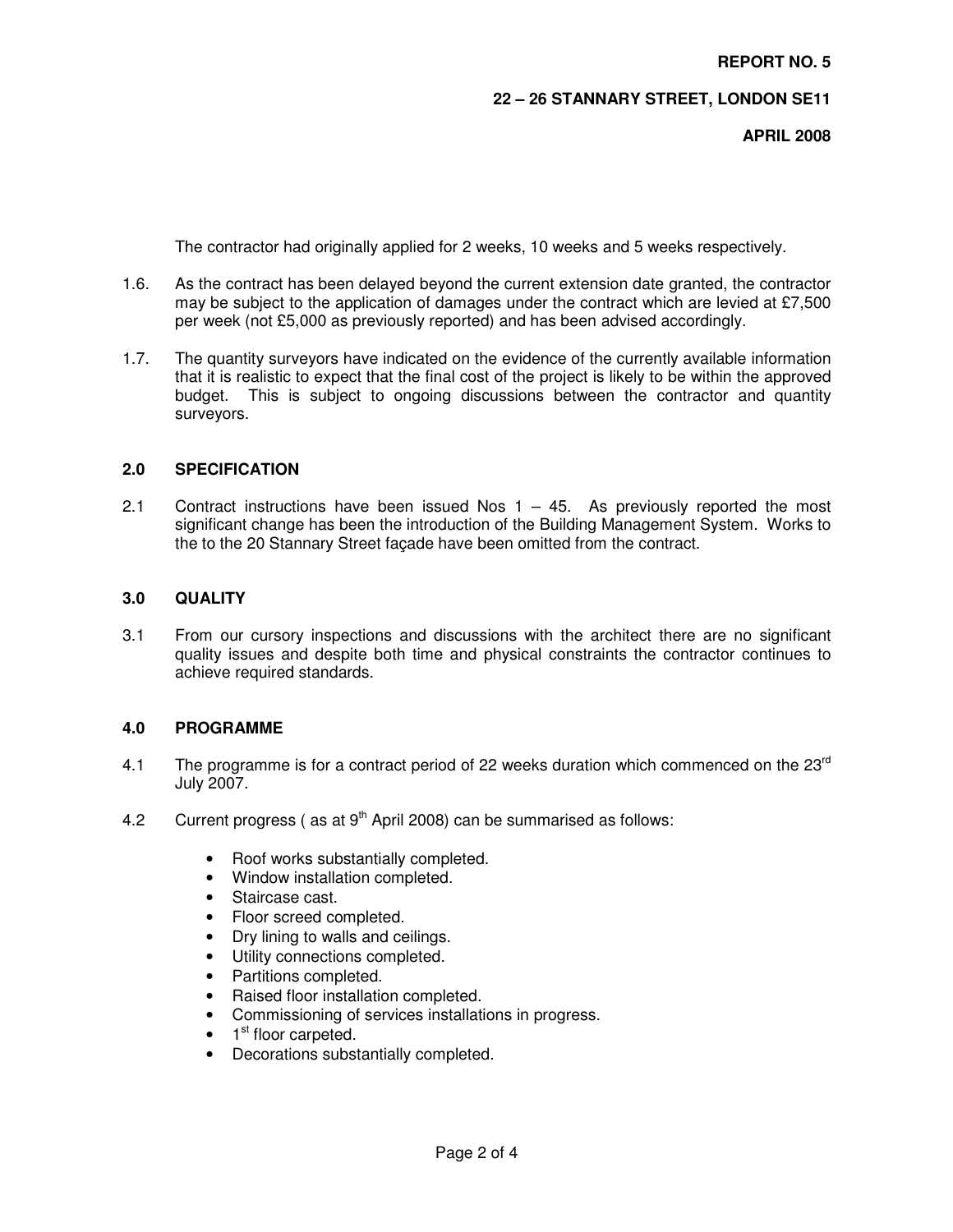### **22 – 26 STANNARY STREET, LONDON SE11**

**APRIL 2008** 

- 4.3 The extensions of time granted have extended the contract to  $17<sup>th</sup>$  March 2008 although the contractor is working to an overall completion date of the 11<sup>th</sup> April with the building being occupied and fully operational on Monday,  $14<sup>th</sup>$  April. Furniture is presently being installed to the  $1<sup>st</sup>$  floor.
- 4.4 It should be noted that the final commissioning of the boilers/air conditioning will not be completed until the 16<sup>th</sup> April but this should not effect occupancy. Also the existing ground floor link will need to be addressed over the next two weekends as the council chamber will be in constant use. It is expected that there will be minor finishing and snagging works to address after occupation.

## **5.0 STATUTORY APPROVALS**

#### 5.1 TOWN PLANNING

5.1.1 No change from previous reports. Approval from the Planning Authority has been received to allow clear glazing to all but the courtyard elevation first floor windows and requires the planter screens to be erected prior to occupation.

#### 5.2 BUILDING REGULATIONS

5.2.1 No change from previous report. Approval has been obtained and there are no outstanding issues. The Building Control Officer is inspecting the work in progress and a Completion Certificate will be issued when concluded.

#### **6.0 HEALTH & SAFETY**

- 6.1 The contractors have advised that there have been no reportable incidents or accidents since our last report.
- 6.2 The Health & Safety Plan has been issued and ongoing risk assessments are being carried out and issued to the Planning Co-ordinator for inclusion in the Health and Safety Plan.